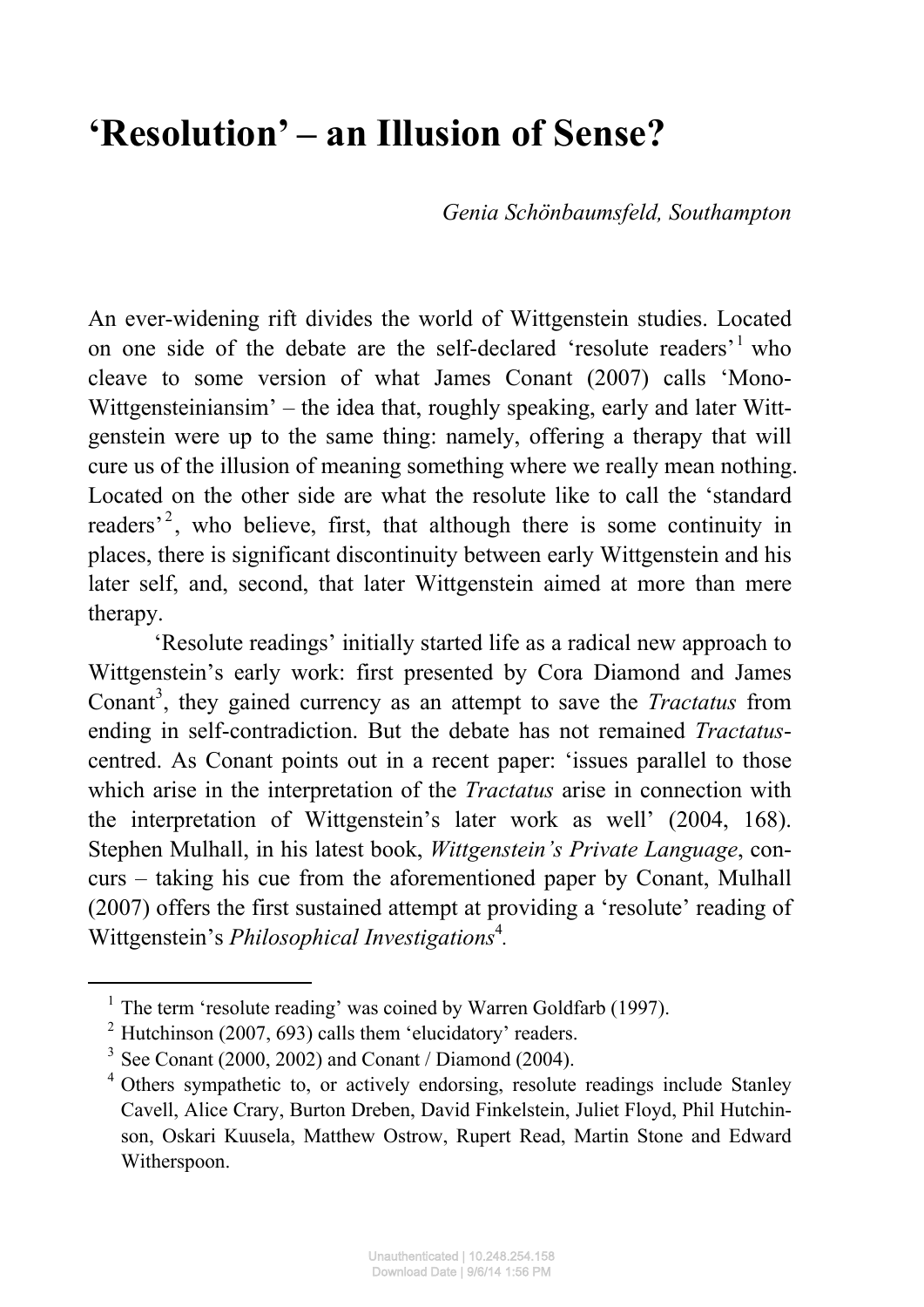Mulhall identifies two features necessary for a reading to count as 'resolute': commitment to nonsense monism – the contention that from the point of view of logic there is only one kind of nonsense, i.e. plain gibberish (2007, 2) – and rejection of the idea that there is something we 'cannot do' in philosophy (2007, 8). While I agree with resolute readers that the limits of sense are not limitations fencing us off from anything in particular, I contest their claim that acceptance of this fact requires endorsement of nonsense monism on pain of falling prey to an alternative conception of 'substantial' nonsense – i.e. the notion of pseudo-propositions that are 'determinately unintelligible', or that specify 'a thought that we cannot think' (2007, 8). Such a conception is, indeed, incoherent, only nonsense monism doesn't follow from a rejection of it. More than the two interpretative options offered by resolute readers – 'resolution' or some kind of commitment to 'substantial' nonsense – are available here: as the present paper will show, neither a 'resolute', nor a 'substantial' reading, can in fact do justice to the complexities of Wittgenstein's text. I will argue, *contra* Mulhall and Conant, that the author of the *Investigations does* allow for more than one kind of nonsense, and, furthermore, that recognition of this fact does not, of itself, push one into 'substantiality'. Given that Mulhall has, to date, developed the most comprehensive account of a 'resolute' *later* Wittgenstein, his interpretation will be the focal point of my discussion, but much of my critique will also be aimed at Conant and, to a lesser extent, at Hutchinson (2007).

### **I**

The interpretative challenge of *Wittgenstein's Private Language* is to motivate the idea that in the *Investigations*, too, and not just in the *Tractatus*, it is possible to distinguish between 'substantial' and 'resolute' readings. *Prima facie* this is not an easy task, as the later Wittgenstein does not present his reader with a *Tractatus*-type exegetical conundrum: the *Investigations* does not declare itself, like the *Tractatus*, to be nonsensical. But if not, what are the merits of reading Wittgenstein's later work in 'resolute' fashion?

Mulhall takes his interpretative cues for promoting a 'resolute reading' of the *Investigations* from §374 – 'The great difficulty here is not to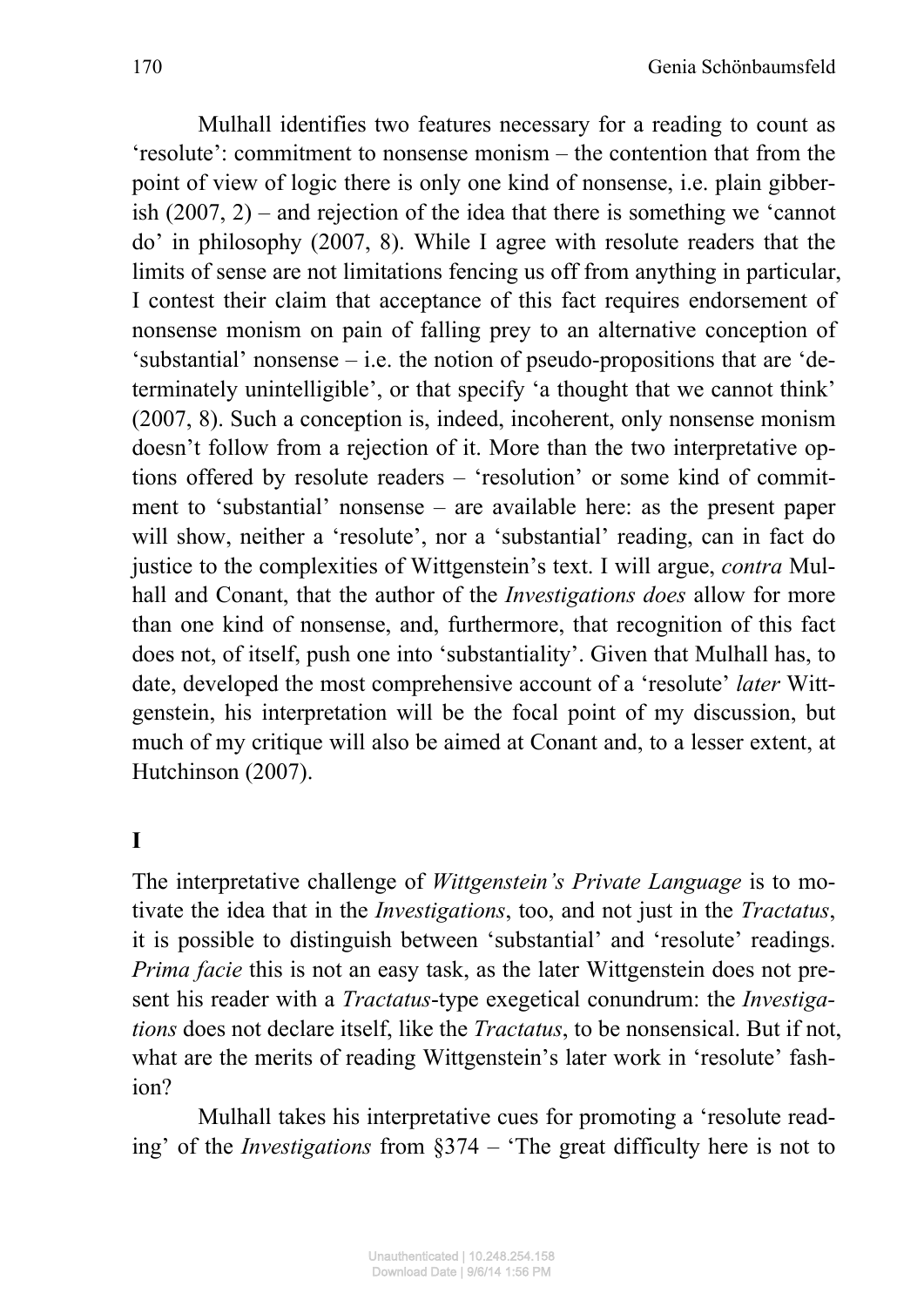represent the matter as if there were something one *couldn't* do.' – and §500 – 'When a sentence is called senseless, it is not as it were its sense that is senseless. But a combination of words is being excluded from the language, withdrawn from circulation' (2007, 9). If we don't heed Wittgenstein's warnings here, Mulhall argues, while at the same time regarding his notion of 'grammar' as a 'way of recalling us to the distinction between sense and nonsense' (2007, 9), then we might be tempted to give this a 'substantial' spin; we might end up regarding grammar, like logical syntax in the *Tractatus*, as prohibitive and as preventing us from articulating something that is, nevertheless, in some sense, perfectly intelligible. So we might be seduced into thinking that we can get intimations of what lies beyond the limits that grammar has demarcated.

But this problem may well strike one as spurious: it clearly betrays a misunderstanding to confuse the limits of sense with *limitations* or exclusion from a specifiable domain – one might just as well regard grammar in the ordinary (linguistic) sense as imposing limitations on one's expressive capacities! Neither does Mulhall make it clear why a realization of the fact that there is indeed nothing – no *thing* – that lies beyond these limits should be incompatible with appreciating grammar's 'prohibitive' role. For the rules of chess, for example, precisely in virtue of allowing certain moves, prohibit others. But it would be confused to gloss this as, say, the rules of chess limiting my ability to play chess, since without the rules, there would be no such thing as 'chess' in the first place.

Perhaps it is Mulhall's 'resolute' conception of nonsense that is preventing him from appreciating this point. For, according to resolute readers, nonsense is not the result of violating established criteria for the use of words; rather, nonsense occurs because we have not yet established criteria for the use of the offending expression. But if so, then it would seem to follow that grammar can't rule anything out, since that would allegedly involve ruling out *something in particular*, and this is not possible, given that, according to resolute readers, no sense has yet been assigned to the string in question. Mulhall (2007, 3-4) uses the following example to illustrate this idea:

Michael Dummett has offered 'Chairman Mao is rare' as a piece of substantial nonsense, because he claims it attempts to conjoin a proper name (which can take only first-level functions as arguments) with a second-level function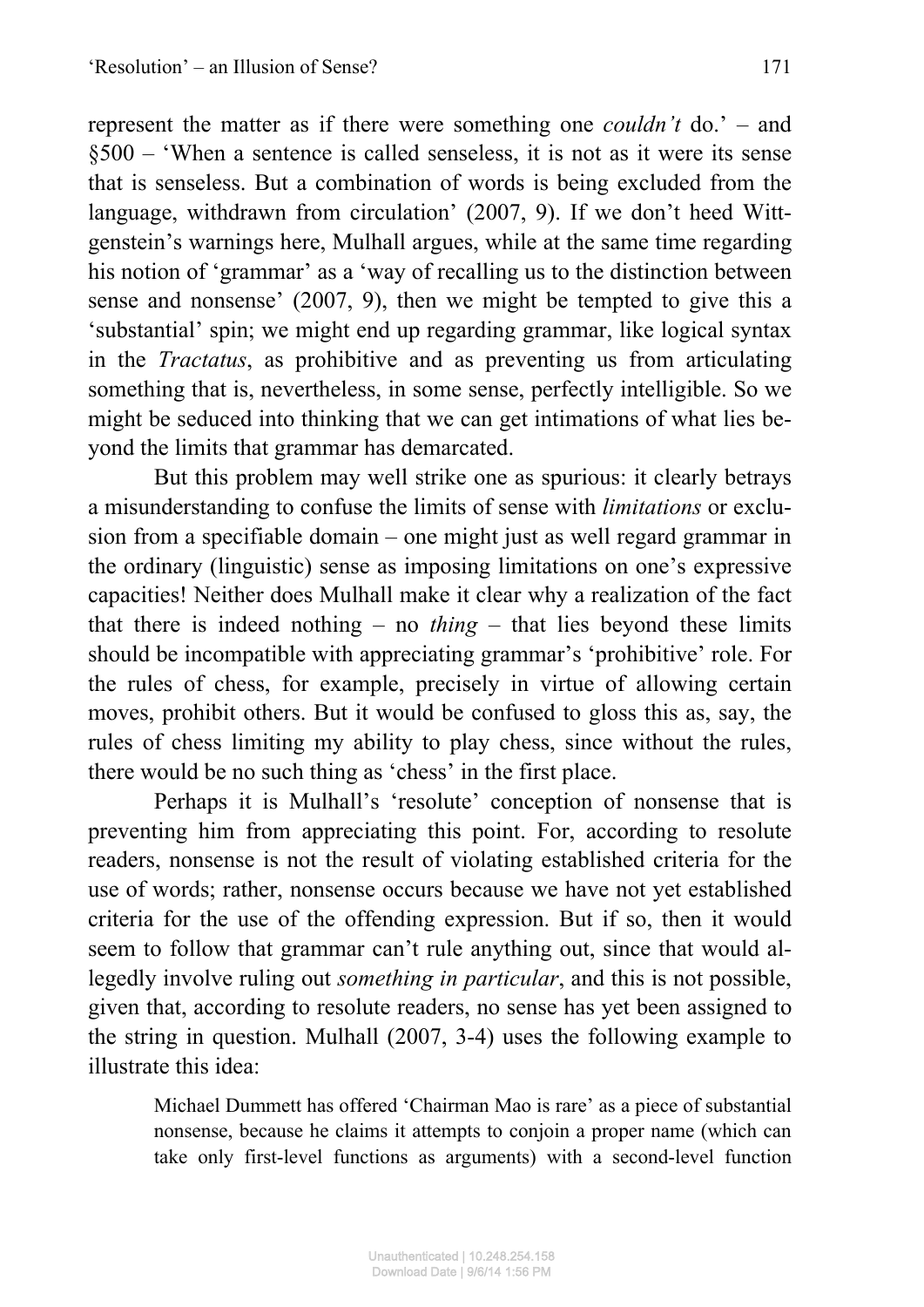(which can take only first-level functions as arguments). But if it is essential to a symbol's being a proper name that it take first-level functions as arguments, then we can treat 'Chairman Mao' as a proper name in this context only if we treat 'is rare' as a first-level function rather than a second-level function (say, as meaning 'tender' or 'sensitive'). And by the same token, if it is essential to a symbol's being a second-level function that it take first-level functions as arguments, then we can treat 'is rare' as a second-level function in this context only if we treat 'Chairman Mao' as a first-level function rather than a proper name (perhaps on the model of 'a brutal politician'. Either way of parsing the signs is perfectly feasible – we need only to determine a suitable meaning for the complementary component in each case; but each way presupposes an interpretation of the string as a whole which excludes the other. So treating it as substantial nonsense involves hovering between two feasible but incompatible ways of treating the string, without ever settling on either.<sup>5</sup>

This argument relies on a counter-intuitive suppressed premise: the thought that it is only possible to identify the meaning of a sub-propositional expression if this occurs within a sentence that has a sense. Not only is this principle extremely implausible in its own right, there is also no evidence at all that the author of the *Philosophical Investigations*<sup>6</sup> would have accepted it. Consider, for example, the following passage:

What does it mean to say that the 'is' in 'The rose is red' has a different meaning from the 'is' in 'twice two is four'? If it is answered that it means that different rules are valid for these two words, we can say that we have only *one* word here. – And if I am now attending to the grammatical rules, then these just do allow the use of the word 'is' in both connexions. – But the rule which shows that the word 'is' has different meanings in these sentences is the one allowing us to replace the word 'is' in the second sentence by the sign of equality and prohibiting this substitution in the first sentence (1992, §558 translation emended).

This section makes it quite clear that Wittgenstein thinks that there are grammatical rules which determine the correct and the incorrect applications of words. That is to say, Wittgenstein thinks that grammar *prohibits* the formation of the construction 'the rose equals (or is equivalent to) red'. This contradicts Mulhall's contention that nonsense cannot be the result of

<sup>&</sup>lt;sup>5</sup> For similar arguments see Conant (2005), Diamond (2005) and Witherspoon (2000).

<sup>6</sup> Henceforth PI.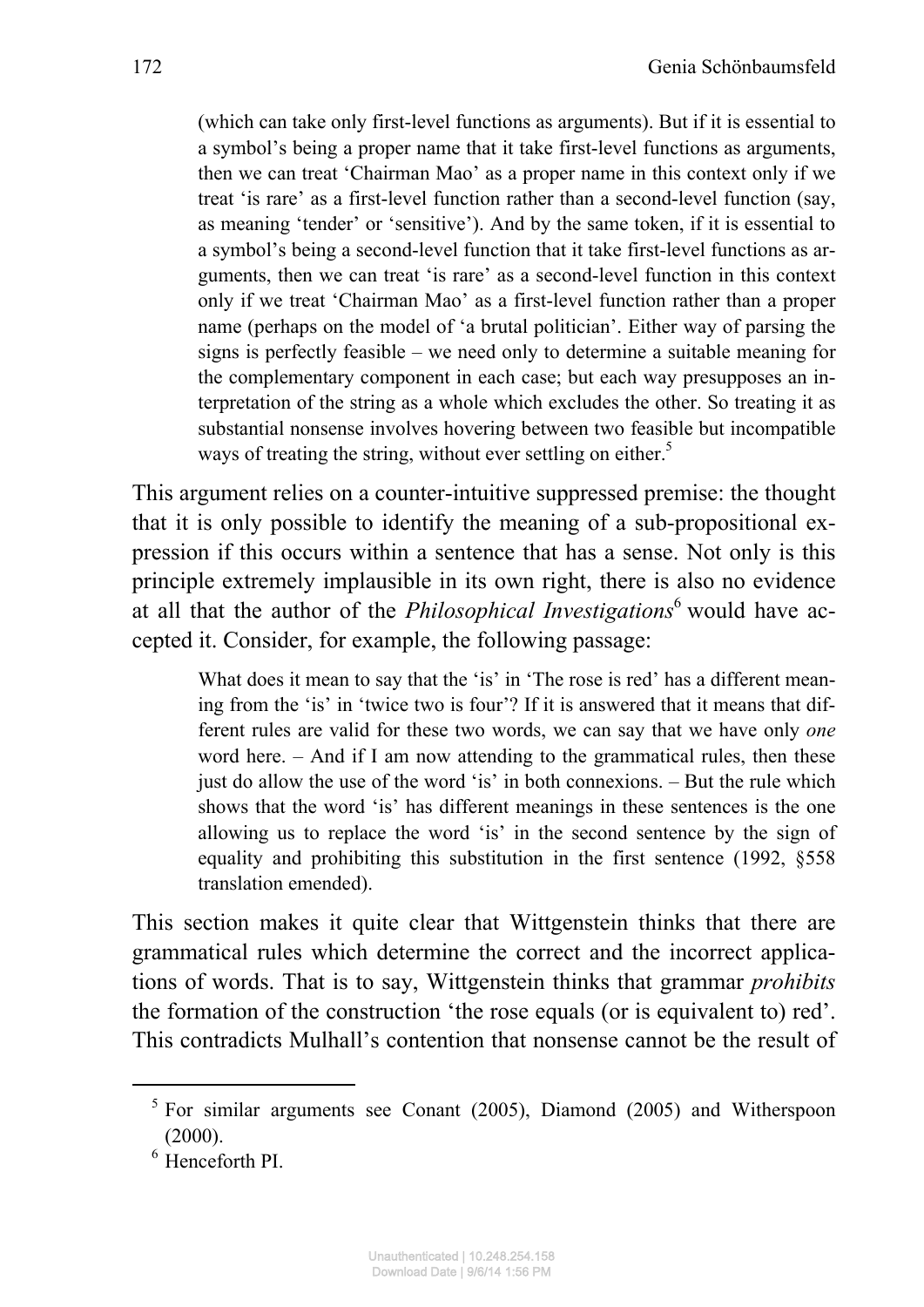attempting to 'conjoin intelligible words in unintelligible ways' (2007, 9). We can combine intelligible words in unintelligible ways, but the result of this won't be a proposition that is 'determinately unintelligible', since there is no such thing, but a meaningless string of words.

But from the fact that there is no such thing as a 'determinately unintelligible' proposition, it does not follow, as resolute readers suppose, that we cannot identify *the words* that make up the meaningless string. We can see, for instance, that in the phrase 'the rose equals red', the word 'equals' is being misused, just as we can see that in Dummett's example 'Chairman Mao' and the expression 'is rare' are being misused, without having to attribute a meaning – some sort of 'nonsensical sense' – to the expression as a whole (since it has none). All that is required for identification to occur is to know the meanings – the uses of – these expressions in ordinary contexts<sup>7</sup>. Once I have mastered the rules for the uses of these expressions, I can tell straight away that 'Chairman Mao is rare' makes no sense, just as I can see straight off, if I have mastered chess, that moving the rook diagonally across the board is not, cheating aside, a possible move in this game.

In other words, once the rules for the use of the expressions 'Chairman Mao' and 'is rare' are in place, it *follows* that the combination 'Chairman Mao is rare' can make no sense. That is to say, it is precisely because of the kinds of meanings (uses) that 'Chairman Mao' and 'is rare' have in other, 'normal', contexts, that the construction 'Chairman Mao is rare' is nonsensical. Hence, *pace* Mulhall, the grammatical rules *do* constitute 'a given, impersonal source of authority' (2007, 66), as once they are in place, certain formations will be ruled out as inadmissible *in advance* on pain of unintelligibility $^{8}$ .

Hutchinson (2007) runs an even more radical line than Mulhall: not only does a word not have a meaning outside a particular context of use,

 <sup>7</sup> See also Hacker (2003); Glock (2004); Schönbaumsfeld (2007).

 $8$  And it is important to note here, as Hacker (2003, 19-20) says 'that if one were to assign to a significant word or phrase a meaning in contexts from which it is excluded' – as in assign 'is rare' in 'Chairman Mao is rare', as Mulhall suggests, the meaning of 'tender' or 'sensitive' – 'then one would have changed its meaning. So one would, as Wittgenstein noted, be talking of something else'.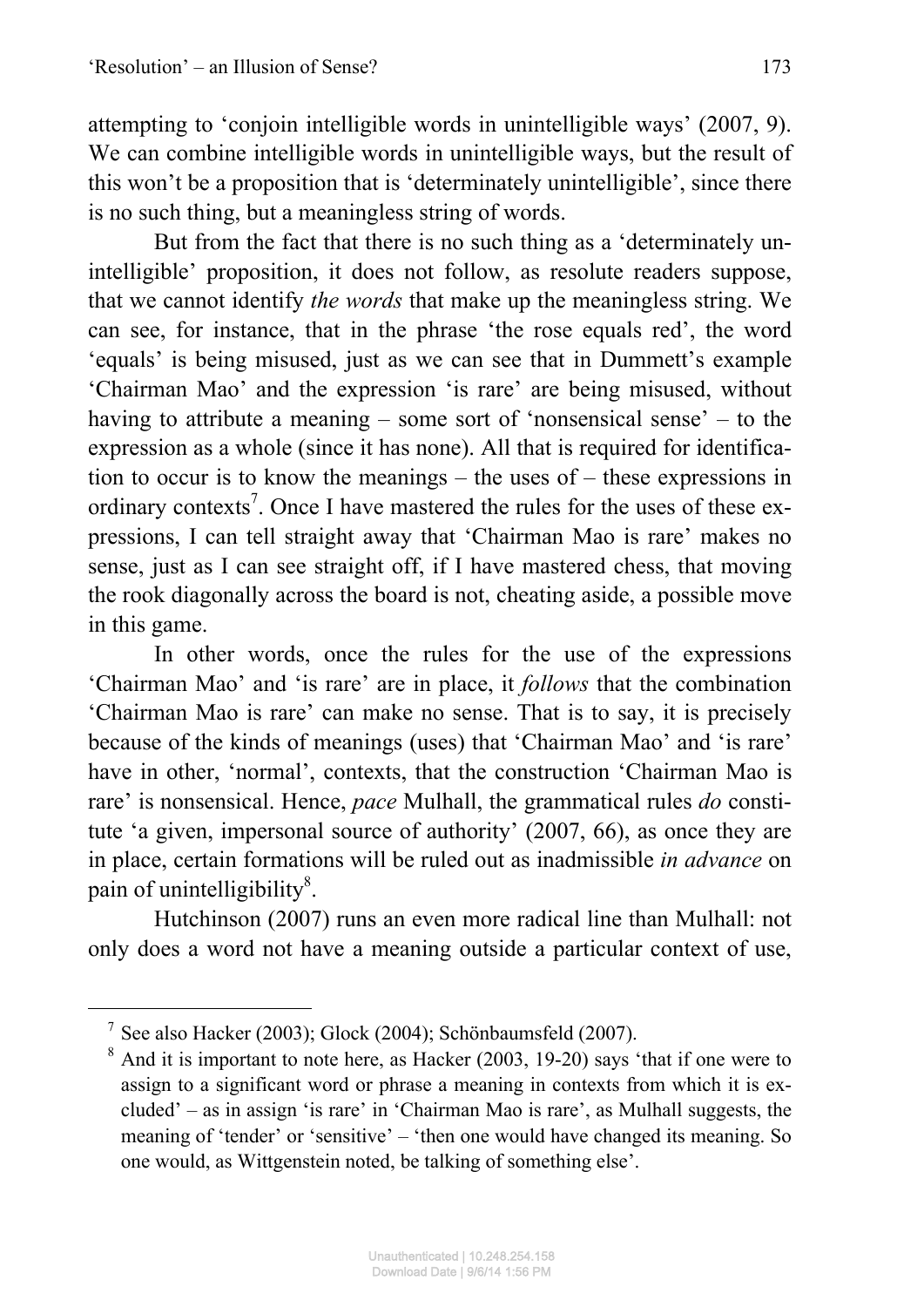'it' (whatever 'it' is) doesn't even qualify as a word unless it is used. Hutchinson claims:

There is no such thing as a word outside some particular use…For a word to be is for a word to be used. Language does not exist external to its use by us in the world … [it] cannot, in McDowell's phrase, be viewed 'from sideways on,' in the sense in which we cannot stand outside language in order that we might talk about language. (2007, 706)

This is very confused. We cannot, indeed, use language to get 'outside' language *tout court*, in the sense, perhaps, in which, if we are not resolute readers, Wittgenstein himself attempted to 'get outside language' in the *Tractatus,* and which is also the sense McDowell (who is being misused by Hutchinson here) has in mind, i.e. by trying to adopt some sort of 'transcendental perspective' on language and the world. But this does not imply, as Hutchinson mistakenly seems to assume, that we cannot use language to say something about how language functions. That is to say, it is an error to believe, as Hutchinson does, that if we reject such a transcendental perspective, then it just follows that 'there is no such thing as a word outside some particular use'. For to think that there is such a thing as a word outside *particular* contexts of use is not in the least the same as thinking there is such a thing as a word outside *all* contexts of use, and only the latter would qualify as adopting an 'external' perspective on language. Hence, at best, all that Hutchinson has shown is that there is no such thing as a word outside language – outside *all* contexts of use – but no reader of Wittgenstein, 'resolute' or otherwise, would disagree with *that*.

# **II**

Whatever the merits of attributing a resolute conception of nonsense to the *Tractatus*<sup>9</sup>, nowhere, in the PI, does Wittgenstein say that he believes that there is no difference between philosophical nonsense and plain gibberish $10$ .

<sup>&</sup>lt;sup>9</sup> This is a question I shall not be addressing in this paper. For a critique of the view see, for example, Hacker (2000), Proops (2001), Williams (2001) and Schönbaumsfeld (2007).

 $10$  Even the resolute readers' oft-quoted remark – 'My aim is: to teach you to pass from a piece of disguised nonsense to something that is patent nonsense' (PI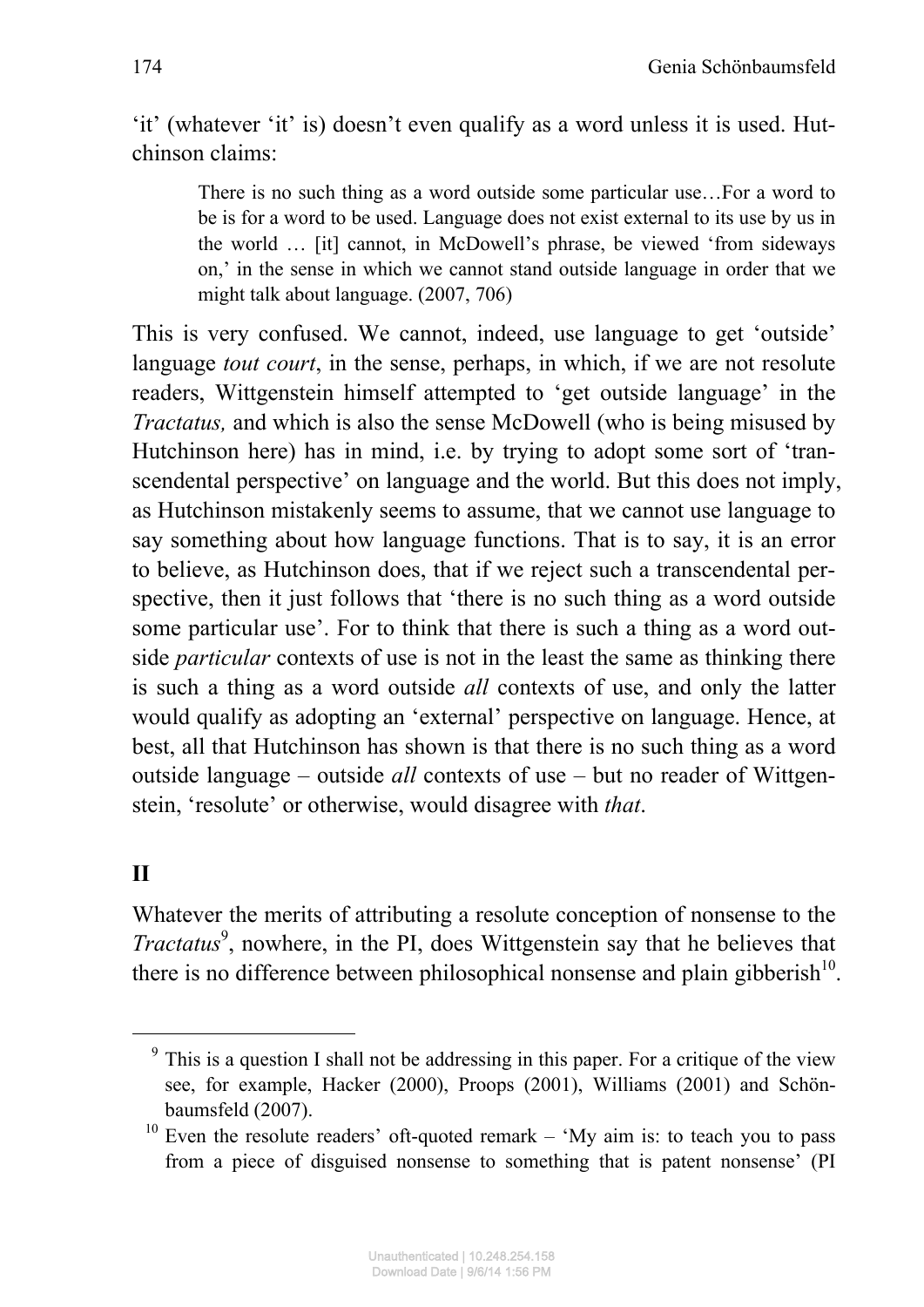$\overline{a}$ 

It is consequently not surprising that Conant (2004, 186), for example, has to cite as evidence a passage from an unpublished 1935 'Lecture on Personal Experience':

*Different kinds of nonsense.* Though it is nonsense to say 'I feel his pain', this is different from inserting into an English sentence a meaningless word, say 'abracadabra'…and from saying a string of nonsense words. Every word in this sentence is English, and we shall be inclined to say that the sentence has a meaning. The sentence with the nonsense word or the string of nonsense words can be discarded from our language, but if we discard from our language 'I feel Smith's toothache' that is quite different. The second seems nonsense, we are tempted to say, because of some truth about the nature of things or the nature of the world. We have discovered in some way that pains and personality do not fit together in such a way that I can feel his pain. – The task will be to show that there is in fact no difference between these two cases of nonsense, though there is a psychological distinction, in that we are inclined to say the one and be puzzled by it and not the other. We constantly hover between regarding it as sense and regarding it as nonsense, and hence the trouble arises.

Conant takes this passage as unambiguously supporting his case, and relates it to his reading of the 'private language' sections of the PI in the following way. The standard interpretation of these remarks, Conant claims, is 'to show that the very idea of a private language is the idea of something which we can rule out because of the kind of sense that the locution 'private language' has antecedently been given. It takes it that there is something determinate which the philosopher wants to mean by the locution "private language" and that *that* is nonsense' (2004, 187). But Wittgenstein's point, according to Conant, is to show that such a conception makes no sense, and, hence, that what we took to be an instance of 'substantial nonsense' – a particular something that cannot be – collapses into mere nonsense (plain gibberish).

If we apply these insights to the 1935 passage, the following picture emerges. Wittgenstein wants to disabuse the philosopher of the view that the locution 'I feel Smith's toothache' has a sense – there is something determinate the philosopher wants to mean by it – and it is this 'sense' which

<sup>§464) –</sup> is inconclusive, as 'patent nonsense' need not necessarily be the same as plain gibberish.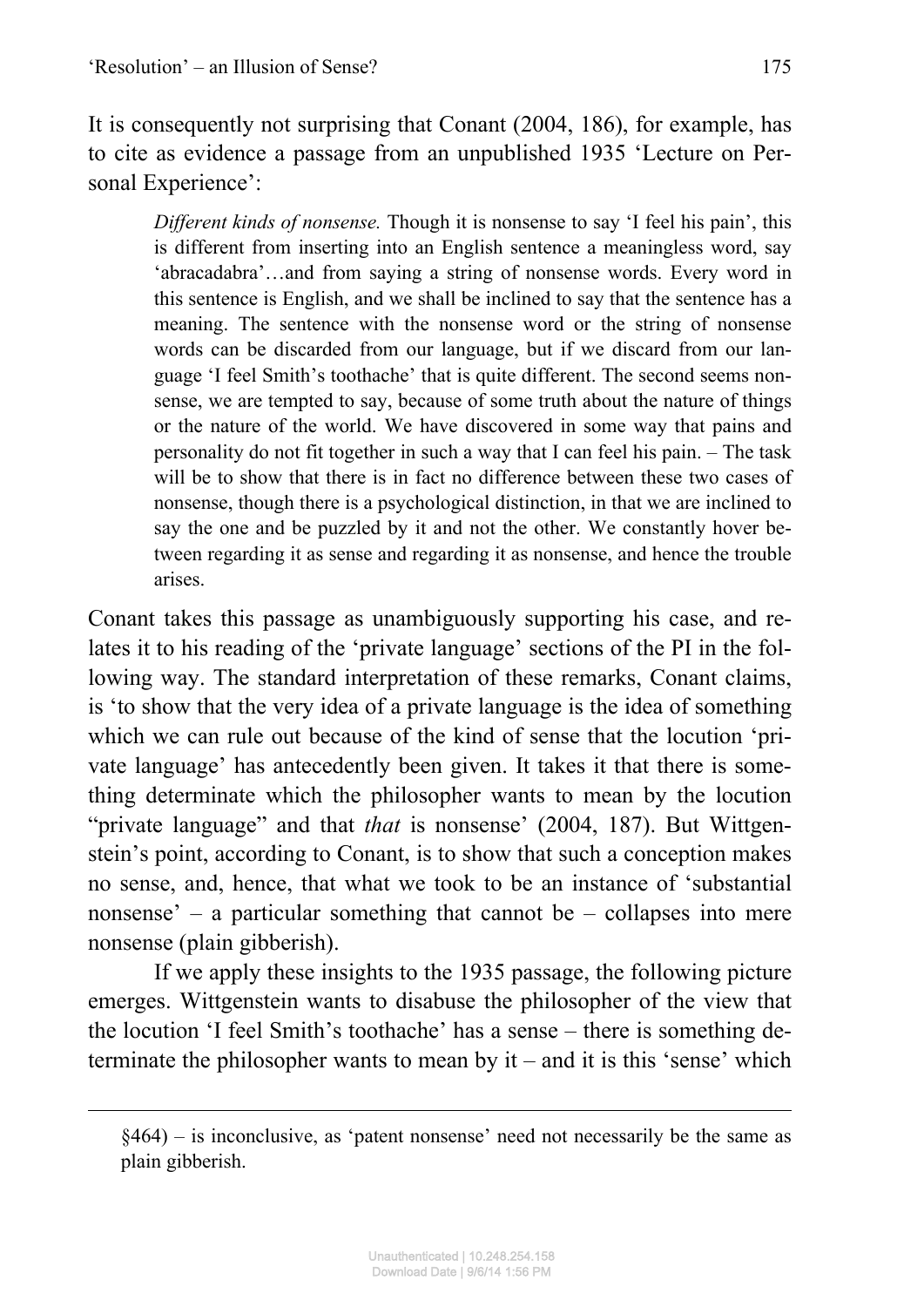turns out to be nonsense. But, according to Conant's reading of Wittgenstein, there is at best a psychological distinction between 'I feel Smith's toothache' and 'abracadabra'.

It is not so clear, however, that the remarks in question really do support Conant's reading. For the point of Wittgenstein's comments is not to show that what the philosopher took to be substantial nonsense is really plain nonsense – the trouble arises, Wittgenstein says, because we constantly hover between taking the locution in question as *sense* or regarding it as nonsense, *not*, *pace* Conant, between regarding it as *substantial* nonsense or plain gibberish – rather, what he wants to get the philosopher to see is that we exclude from the language 'I feel Smith's toothache' for conceptual or grammatical reasons, and not, as the philosopher imagines, for *metaphysical* ones. In other words, it is not, as Wittgenstein says, 'because of some truth about the nature of things or the nature of the world' that the expression 'I feel Smith's toothache' is nonsense – say, because we have discovered 'that pains and personality do not fit together in such a way that I can feel his pain.' The point, therefore, of saying there is no difference between saying 'abracadabra' and 'I feel Smith's toothache' is not to show that the second string contains nonsense words, as Conant thinks, but rather to prevent the philosopher from supposing that the reason why we discard the latter from the language is to exclude an 'impossible' possibility – namely, the 'possible' state of affairs of my feeling Smith's toothache. The very idea of my feeling his toothache is senseless, however, for, if I could, as it were, feel it, then this would *eo ipso* make it *my* toothache, not Smith's (and to say this is to make a grammatical remark). Consequently, the significance of this passage consists in weaning the philosopher away from the idea that a rule of grammar functions like a metaphysical prohibition.

Naturally, once the philosopher has been brought to realize that 'I feel Smith's toothache' is nonsense, i.e. that it can be discarded from the language because it is not a move in the game, the same thing follows from it as from 'abracadabra' – to wit, nothing<sup>11</sup>. In this respect, there is indeed no difference between the two strings. But this does not imply, as resolute

-

 $11$  Except if we are magicians and are signalling that the conjuring trick has taken place.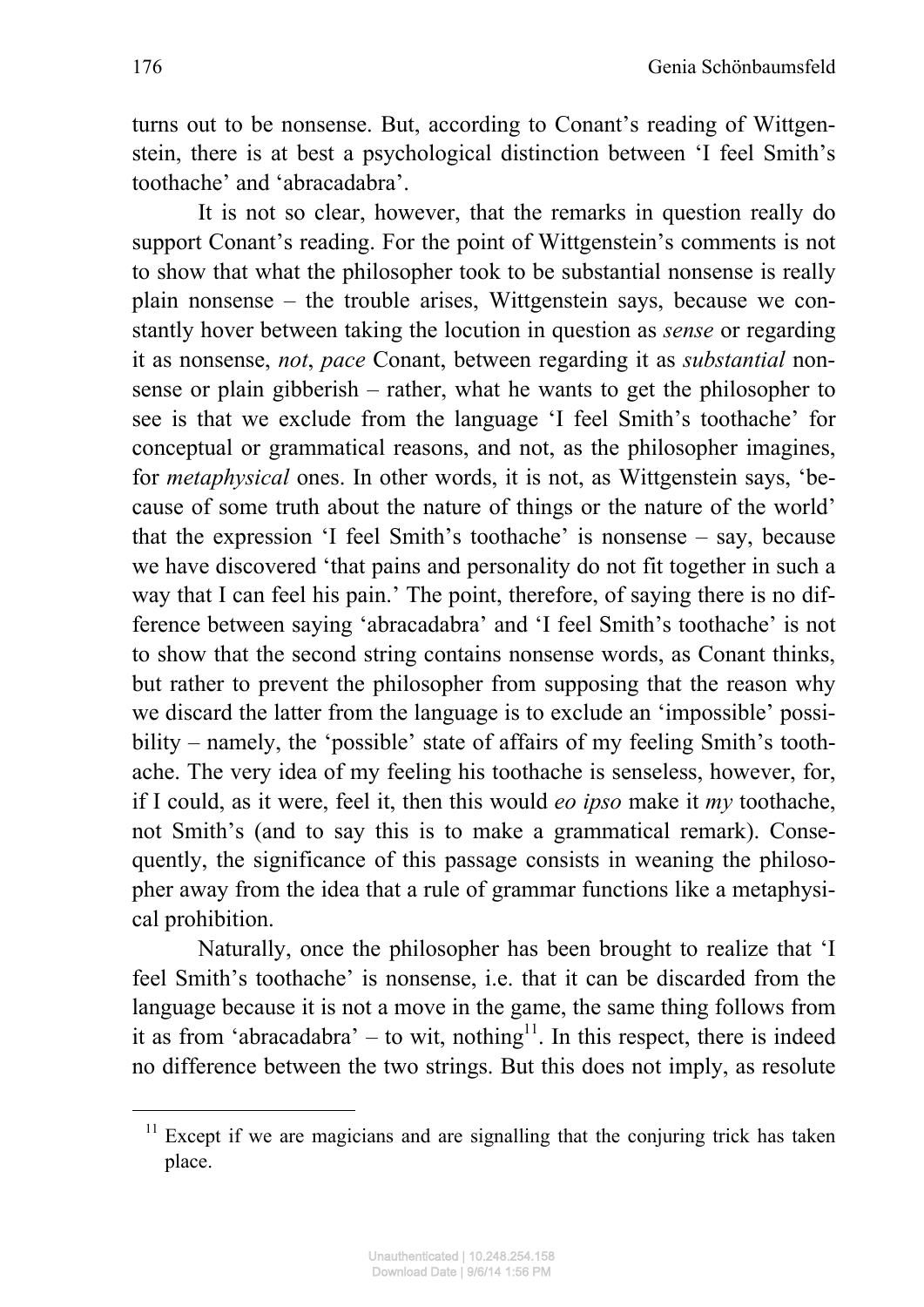readers seem to maintain, that therefore the two strings are the same in *every other way too*. For nothing follows from a tautology such as 'p or not p' either, but this fact does not turn it into gibberish (it is, at best, and, as the author of the *Tractatus* thought, senseless, that is to say, it asserts nothing).

In other words, the reason why Wittgenstein says 'that there is in fact no difference between these two cases of nonsense', is in order to emphasize that nothing follows from 'my not being able to feel Smith's toothache' – a form of words is withdrawn from circulation, that is all – and this, precisely, in order to head off the 'metaphysical reading' which is tempted to construe a string's being nonsense as a kind of 'super-falsehood': something's being impossible 'because of some truth about the nature of things'. And if one were to construe nonsense thus, then something *would* follow from an expression's being nonsensical – namely, the necessary truth of its negation. But it is one of the later Wittgenstein's achievements to have shown that if 'p' is nonsense, then 'not p' is nonsense too. It is this that Wittgenstein's remarks are supposed to alert the reader to, and not, *contra* Conant, that 'I feel Smith's toothache' and 'abracadabra' are logically indistinguishable – something already signalled by the fact that Wittgenstein italicizes '*different kinds of nonsense*' at the beginning of the passage and says, 'though it is nonsense to say "I feel his pain", this is different from inserting into an English sentence a meaningless word.'

Of course Conant would continue to maintain that 'I feel Smith's toothache' differs only *psychologically* from 'abracadabra'. But here one may legitimately wonder what this 'distinctive psychological kind of nonsense' (Mulhall 2007, 5) is supposed to be that resolute readers appeal to. Given that, as Mulhall warns, 'it is vital to note that what makes it [the nonsense] illuminating is not anything about the nonsense itself – nothing intrinsic to it, as it were – since logically speaking it has no intrinsic structure' (2007, 5), it remains mysterious how, exactly, the string manages to bring it about that one is philosophically tempted by it.

It is at this point in the discussion that resolute readers tend to start speaking of 'imaginatively inhabiting the interlocutor's perspective' (2007, 82). But this just raises the same question again in different guise: what, if not content, is it that constrains our imaginative acts of identification? If it is true, as resolute readers seem to suppose, that one cannot even *identify*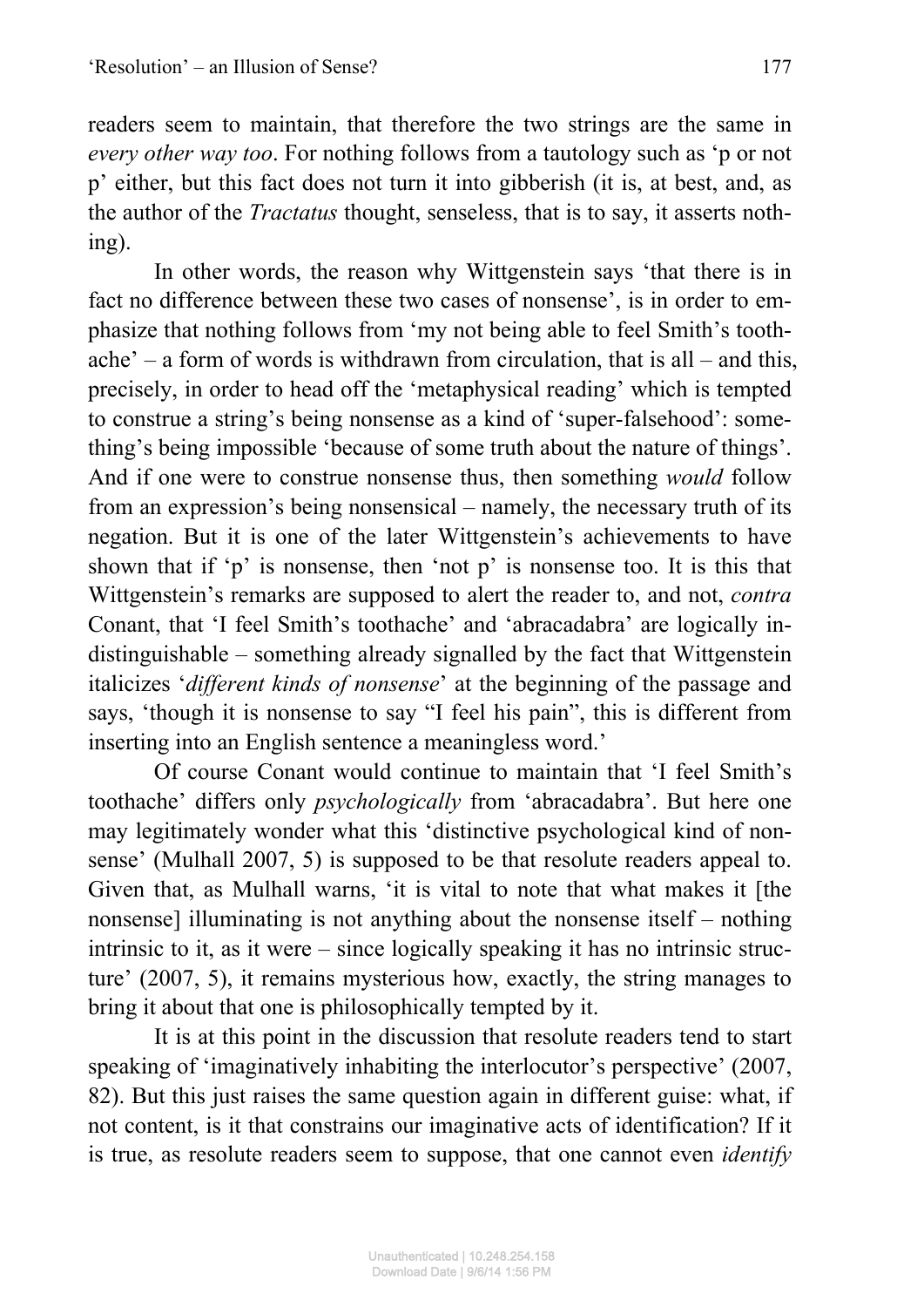the meaning of a word unless it occurs within the context of a sentence that has a sense, then no constraints at all seem available here. And if so, then even wheeling in a Tractarian sign/symbol distinction will not help, for if all I am taken in by is mere signs (not symbols) – signs not parsed in any particular way – then I can conceivably take them to mean anything I please, and hence, it will again be down to pure chance whether what I take them to mean bears any relation to the confusion Wittgenstein wants to dispel.

Even if we grant resolute readers that what we are taken in by is the fact that the nonsensical string 'jingles like' or 'superficially resembles' a genuine sentence, the question arises, what, precisely, it is that makes the nonsensical string look or sound like a meaningful one in the first place. Can a resolute reader really help himself to a notion of resemblance without having to grant, at the same time, that the relevant string is actually composed of *words*, words that generally have a meaning (even if in this particular context they have none)? For in order for a notion of resemblance to get off the ground, the nonsensical string must have something in common with a genuine sentence. And what might this be, if not the fact that the string is composed of words we can recognize?

'Piggle wiggle' does not resemble any kind of sensical linguistic construction and therefore we can't operate with it. But nonsensical strings of the relevant kind cannot be like that if we are, as resolute readers must maintain, to be 'taken in' by them. So the nonsensical string must dupe us by sounding and looking like real words in a grammatically well-formed sentence. But if 'the words' in the meaningless string sound and look like real words – and are not just plain gibberish like piggle wiggle – then what is to stop us from saying they *are* real words employed in ways contrary to the rules for their correct use? After all, one might say, if something waddles like a duck and quacks like a duck, then it most probably *is* a duck. And if the only thing preventing resolute readers from granting this is the fact that the string as a whole is nonsense, then this is simply to beg the question.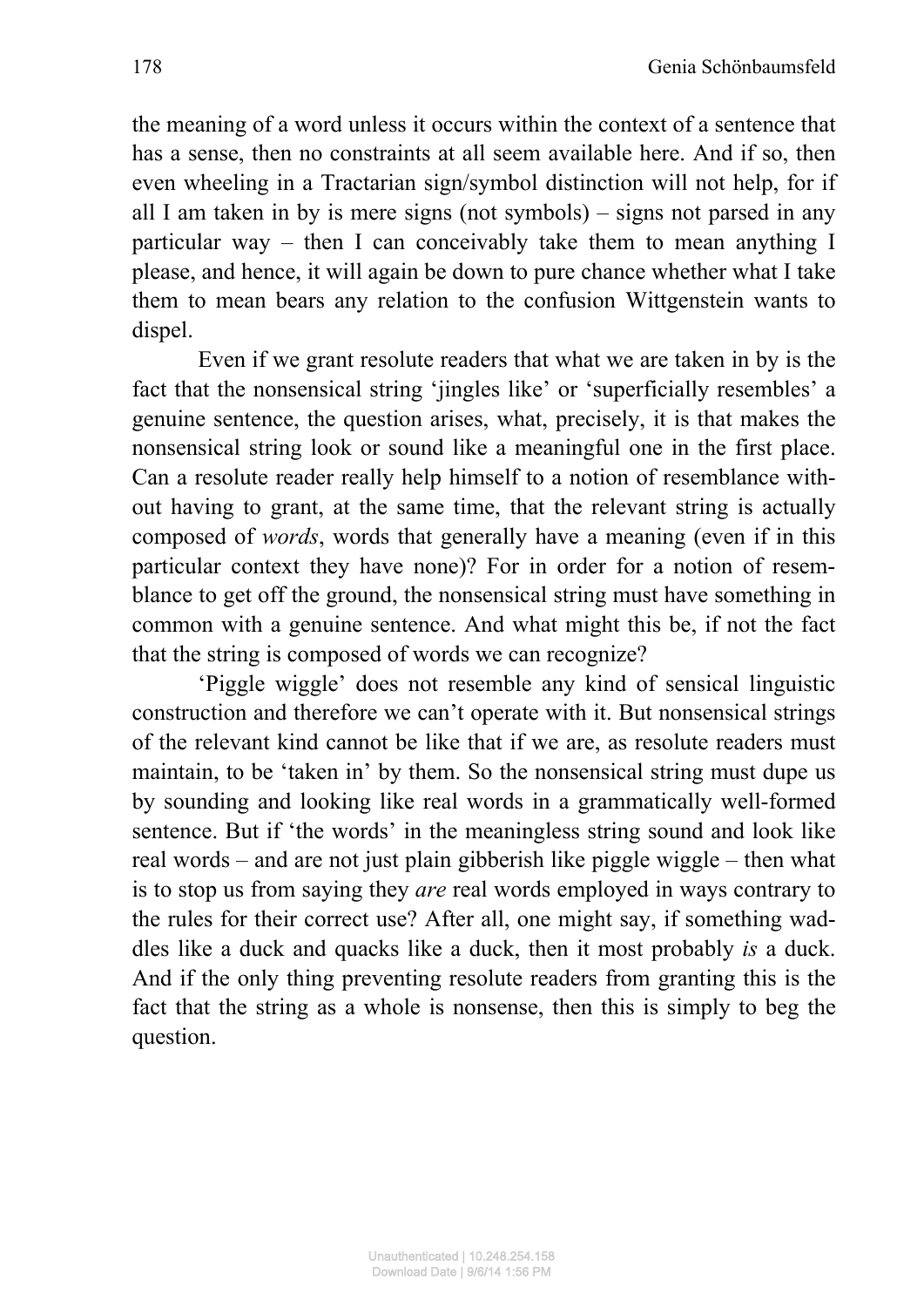#### **III**

In the light of all these objections, perhaps the only imaginable sellingpoint of a resolute reading is the fact that it is difficult to understand the role that *reductio*-type arguments play in the PI. Anthony Kenny (2004, 180), for example, believes that because Wittgenstein is committed to the view that the 'philosopher's dogma is not a genuine proposition from which other things might follow, but only a piece of nonsense in disguise' (2004, 175), therefore there can be no room for argumentation within Wittgenstein's philosophical method, since it is 'impossible to make a piece of nonsense a premise in an argument' (2004, 175). Consequently, Kenny contends, Hacker, for example, must be wrong to ascribe arguments to Wittgenstein, for, if something is in fact nonsense, it cannot follow from an argument by deductive inference. But if so, we may, Kenny says, 'well be puzzled about what kind of *following*' (2004, 175) Hacker is talking about when he says, for instance, that it follows from the private language argument that solipsism and idealism are misguided philosophies (2004, 175). That said, Kenny immediately goes on to attach a proviso to this claim (2004, 175):

The therapeutic procedure is not, however, a mere incantation. It must obey the laws of logic. What 'follows from' the pseudo-proposition must be what would really follow from it if it were a genuine proposition.

But now it seems that Kenny is hoist on his own petard. For he previously castigated Hacker for helping himself, when attributing arguments to Wittgenstein, to a non-deductive notion of 'following', while himself appealing, in this passage, to what sounds suspiciously like the resolute readers' idea of 'apparent logical relations' – 'relations' that would obtain if only the pseudo-proposition were a genuine proposition. And if something is wrong, as Kenny seems to think, with Hacker's conception of 'following', then, surely, his own invocation of 'pseudo-following' – what would 'really follow' from [a proposition] if it were a genuine proposition – cannot fare any better. For how, if we allegedly cannot make sense of the idea of 'nondeductive following', are we to understand the 'logical relations' supposedly at work in 'pseudo-following'? So, if Kenny is right about Hacker, then his own account can hardly be thought to be immune to similar criticism.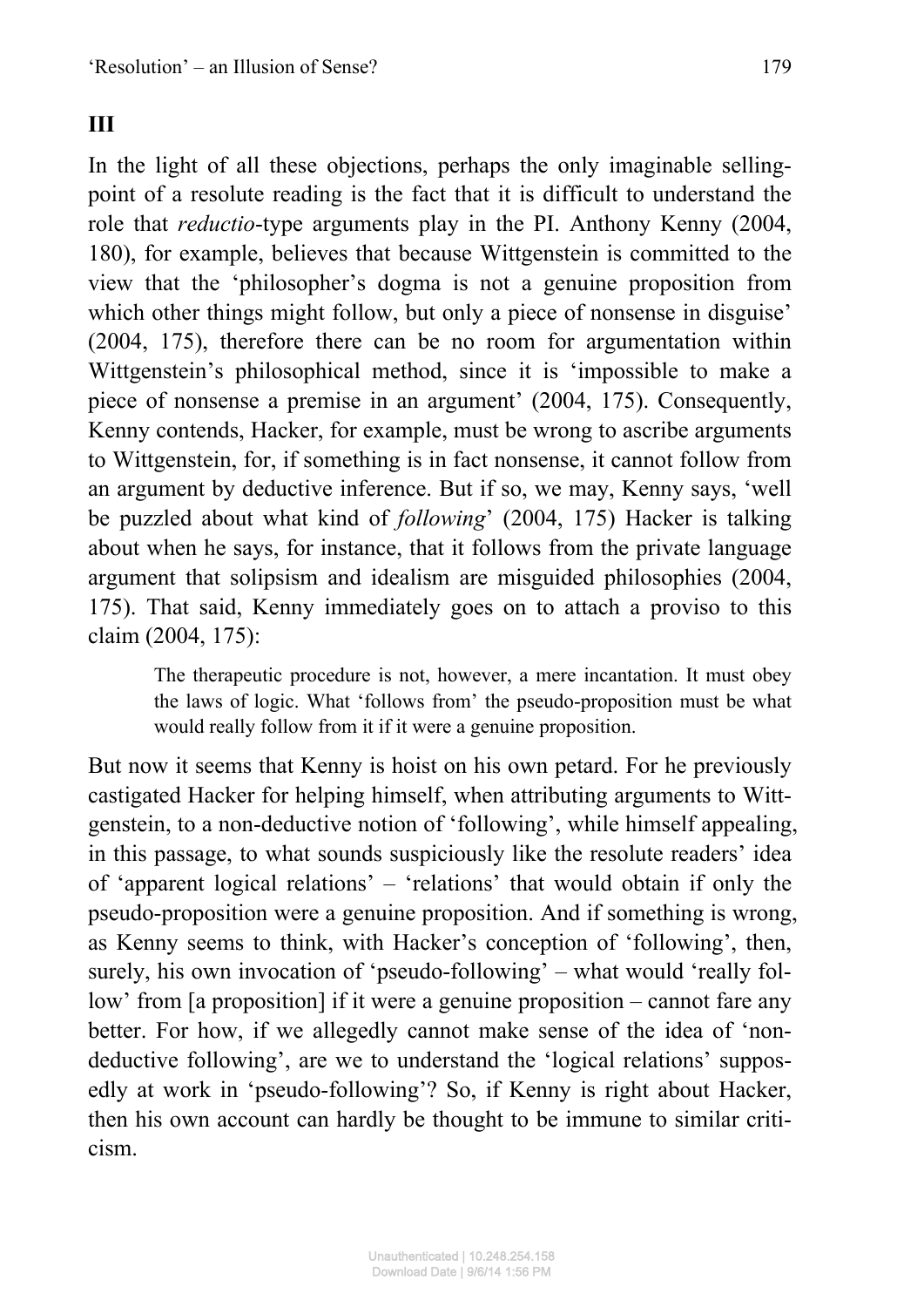Kenny's reading therefore seems to parallel the dilemma faced by resolute readers in the previous section: on the one hand Wittgenstein's therapeutic procedure must not end up collapsing into mere incantation; on the other, it seems impossible to avoid this consequence if nonsense cannot figure in an argument, or is literally plain gibberish. To avoid the first horn, resolute readers appeal to a 'psychological conception' of nonsense, while Kenny invokes the notion of 'pseudo-following', but neither of these options is, for the reasons given in this paper, very promising.

Interestingly, Wittgenstein in the PI doesn't actually speak very often of a construction's being nonsensical. He tends, rather, to speak of a picture lacking a clear application. This might help us get a better sense of what Wittgenstein is up to when he tries to show why we should withdraw a combination of words from circulation, or why a form of words has no clear use. For it is this that '*reductio* arguments', within the context of Wittgenstein's later philosophy, really come down to. Consider, for example, the following remark which occurs within the context of whether it makes sense to ascribe pains to a stove:

Here it happens that our thinking plays us a queer trick. We want, that is, to quote the law of excluded middle and to say 'Either such an image is in his mind, or it is not [either the stove has a pain or it does not]; there is no third possibility. – We encounter this queer argument also in other regions of philosophy. 'In the decimal expansion of  $\pi$  either the group "777" occurs, or it does not – there is no third possibility.' That is to say: 'God sees – but we don't know.' But what does that mean? – We use a picture; the picture of a visible series which one person sees the whole of and another not. The law of excluded middle says here: It must either look like this, or like that. So it really – and this is a truism – says nothing at all, but gives us a picture. And the problem ought now to be: does reality accord with the picture or not? And this picture *seems* to determine what we have to do, what to look for, and how – but it does not do so, just because we do not know how it is to be applied. (PI §352)

I would like to suggest that to say 'this combination of words makes no sense' is analogous to saying 'this picture has no application'. But a picture, even if senseless, obviously isn't gibberish. For it suggests, as Wittgenstein says, a particular application to us – and it can only do this if it is *not* mere gobbledygook – but then, when we actually try to apply the picture in this way, this turns out not to be possible. So, for example, one might think that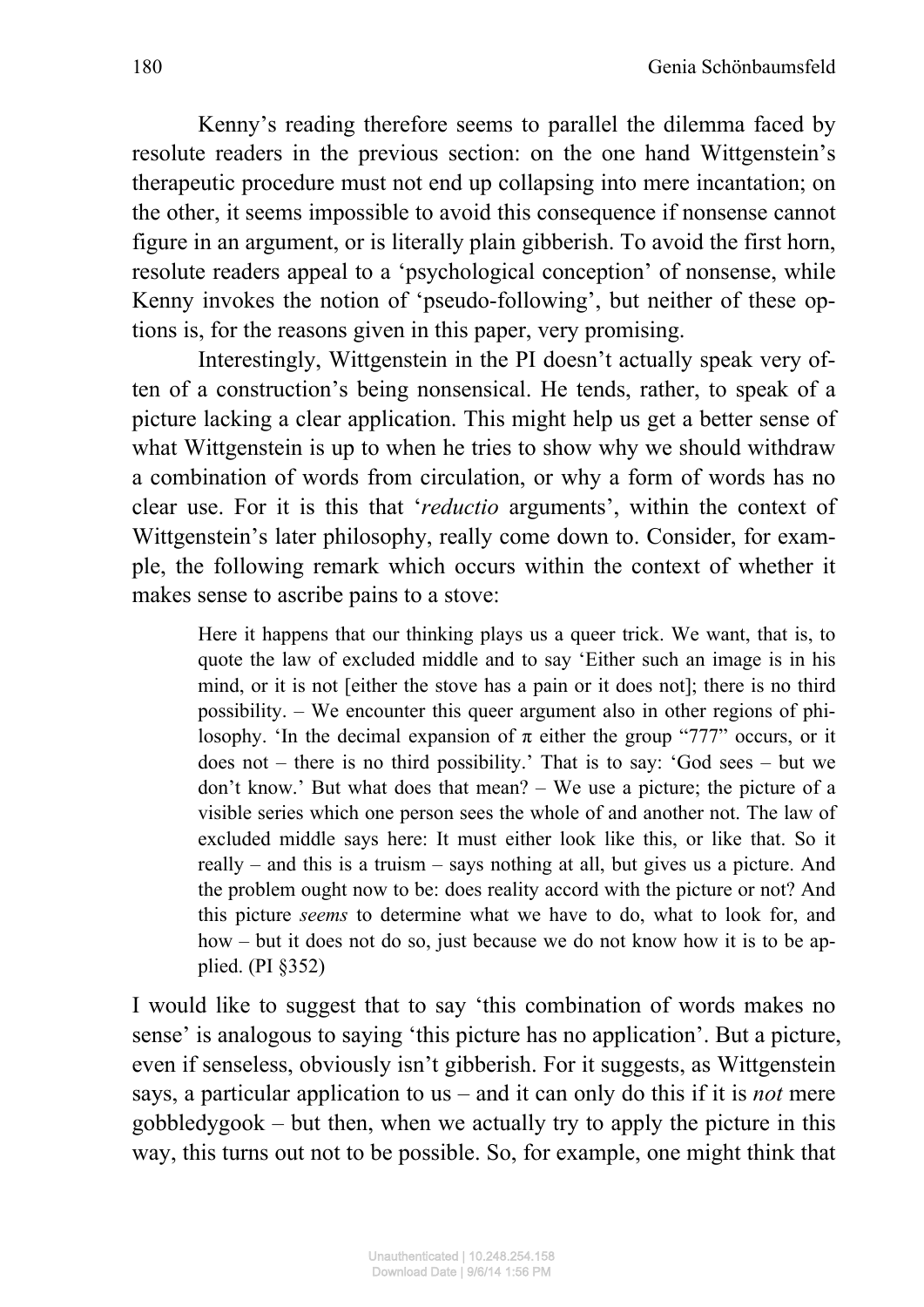$\overline{a}$ 

in order to understand the question whether a stove has pains, it is sufficient simply to imagine that the stove 'has' what I 'have' when I am in pain ('either the stove has a pain or it does not'). Wittgenstein might then invite his interlocutor to specify what 'having' amounts to in this context, and it would quickly emerge that the philosopher construes the grammar of 'having a pain' as functioning like the grammar of being in possession of some kind of object, say, a beetle, albeit it one intrinsically inaccessible to anyone else. And so it perhaps makes sense to stipulate that the same 'private object' is forever locked away inside the stove as it is locked away inside me. Thus the latent nonsense gradually becomes ever more patent (PI §464), and Wittgenstein has loosened the grip of the 'picture that held us captive' (PI §115) (in this case the 'inner object' picture of pain). This process of transformation could be characterized as the attempt, as it were, to model something from the picture, in order to make us see that this can't be done.

If this account is correct, then Kenny and the resolute readers have, for different reasons, got Wittgenstein wrong. For it is only if we want to reserve the word 'argument' for showing a claim to be either true or false that we need balk, like Kenny, at the idea that Wittgenstein uses arguments to show how a particular combination of words does not make sense $12$ . Naturally, I cannot 'deductively prove' that something is nonsense, as this is a patently incoherent idea – and, in this much, I can, indeed, not make a piece of nonsense a premise in an argument. What I *can* do, however, is seek to make the nonsense patent by arguing against the philosophical preconceptions (false pictures) that attract the philosopher to the nonsensical sentence in the first place. Once these are undermined, the philosopher will himself be brought to see that his words only seemed to add up to a genuine claim.

 $12$  Even if this means having to modify, as Glock (2004a, 243) says, the standard assumption that everything that stands in logical relations with something meaningful is itself meaningful. See also Denis McManus (2006, 137). If this upsets our philosophical intuitions, it is perhaps high time they were upset.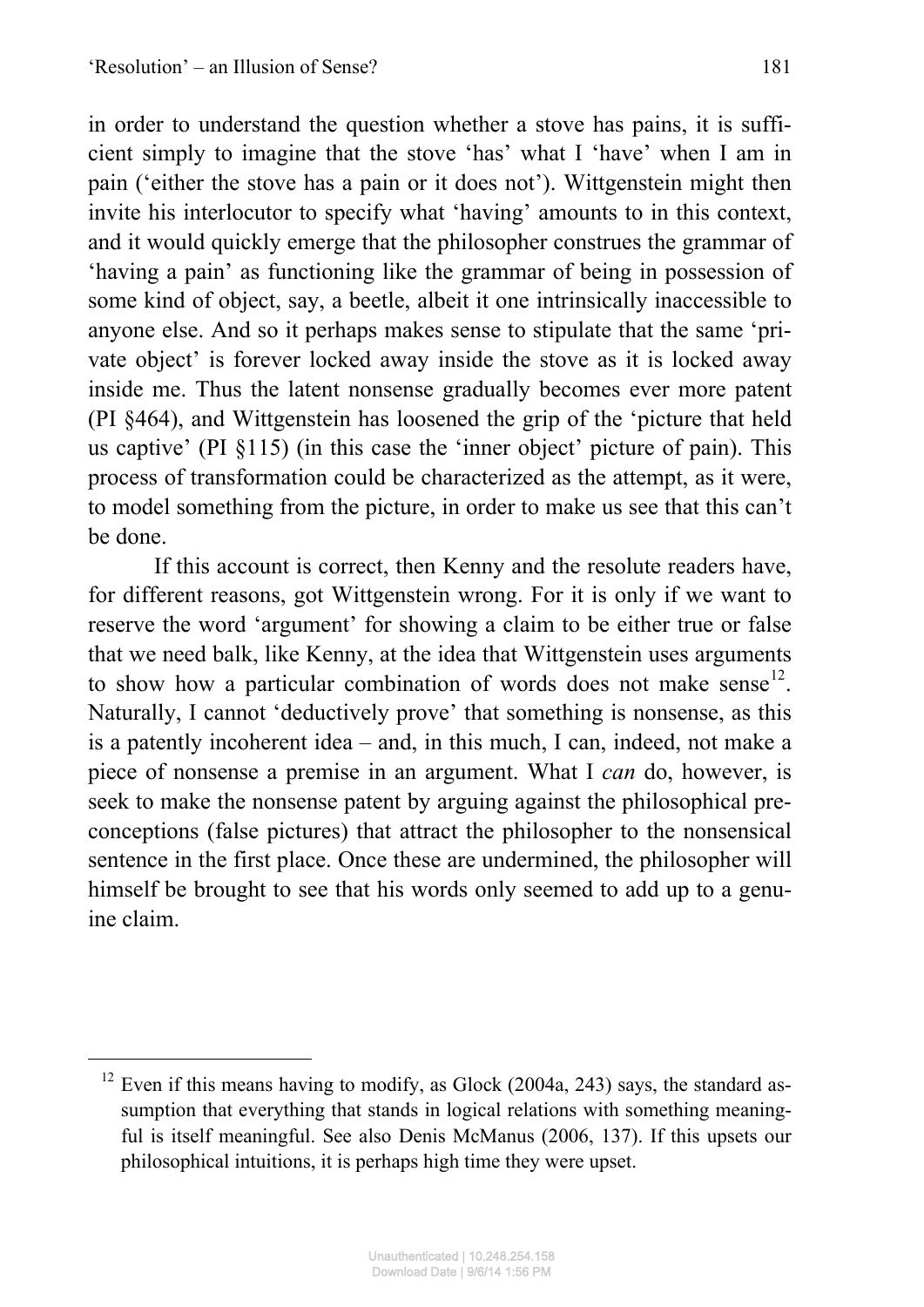## **Literature**

Conant, James 1998: 'Wittgenstein on Meaning and Use'. *Philosophical Investigations* 21(3), 222-250.

Conant, James 2000: 'Elucidation and Nonsense in Frege and Early Wittgenstein'. In: Crary / Read 2000, 174-217.

Conant, James 2002: 'The Method of the *Tractatus*'. In: Reck, E. (ed.): *From Frege to Wittgenstein*. Oxford: Oxford University Press, 374-462.

Conant, James / Diamond, Cora 2004: 'On Reading the *Tractatus* resolutely: reply to Meredith Williams and Peter Sullivan'. In: Max / Weiss 2004, 46-99.

Conant, James 2004: 'Why Worry about the *Tractatus*?'. In: Stocker, B. (ed.): *Post-Analytic Tractatus*. Aldershot: Ashgate.

Conant, James 2005: 'Two Conceptions of *Die Überwindung der Metaphysik*'. In: McCarthy, T. G. / Stidd, S. C. (eds.): *Wittgenstein in America*. Oxford: Oxford University Press, 13-61.

Crary, Alice / Read, Rupert (eds.) 2000: *The New Wittgenstein*. London: Routledge.

Crary, Alice (ed.) 2007: *Wittgenstein and the Moral Life. Essays in Honour of Cora Diamond*. Cambridge MA: MIT University Press.

Diamond, Cora 2005: 'Logical Syntax in Wittgenstein's *Tractatus*'. *Philosophical Quarterly* 55, 78-89.

Glock, Hans Johann 2004a: 'All Kinds of Nonsense'. In Ammereller, Erich / Fischer, Eugen (eds.): *Wittgenstein at Work*. London: Routledge, 221-243.

Glock, Hans Johann 2004b: 'Was Wittgenstein an Analytic Philosopher?'. *Metaphilosophy* 35(4), 419-444.

Goldfarb, Warren 1997: 'Metaphysics and Nonsense: On Cora Diamond's *The Realistic Spirit*'. *Journal of Philosophical Research* 22, 57-73.

Hacker, P. M. S. 2000: 'Was He Trying to Whistle it?' In: Crary / Read 2000, 353-387.

Hacker, P. M. S. 2003: 'Wittgenstein, Carnap and the New American Wittgensteinians'. *Philosophical Quarterly* 53, 1-23.

Hacker, P. M. S. 2007: 'Gordon Baker's Late Reading of Wittgenstein'. In: Kahane, Guy / Kanterian, Edward / Kuusela, Oskari (eds): *Wittgenstein and His Interpreters*. Oxford: Blackwell, 88-122.

Harré, Rom 2008: 'Grammatical Therapy and the Third Wittgenstein'. *Metaphilosophy* 39(4-5), 484-491.